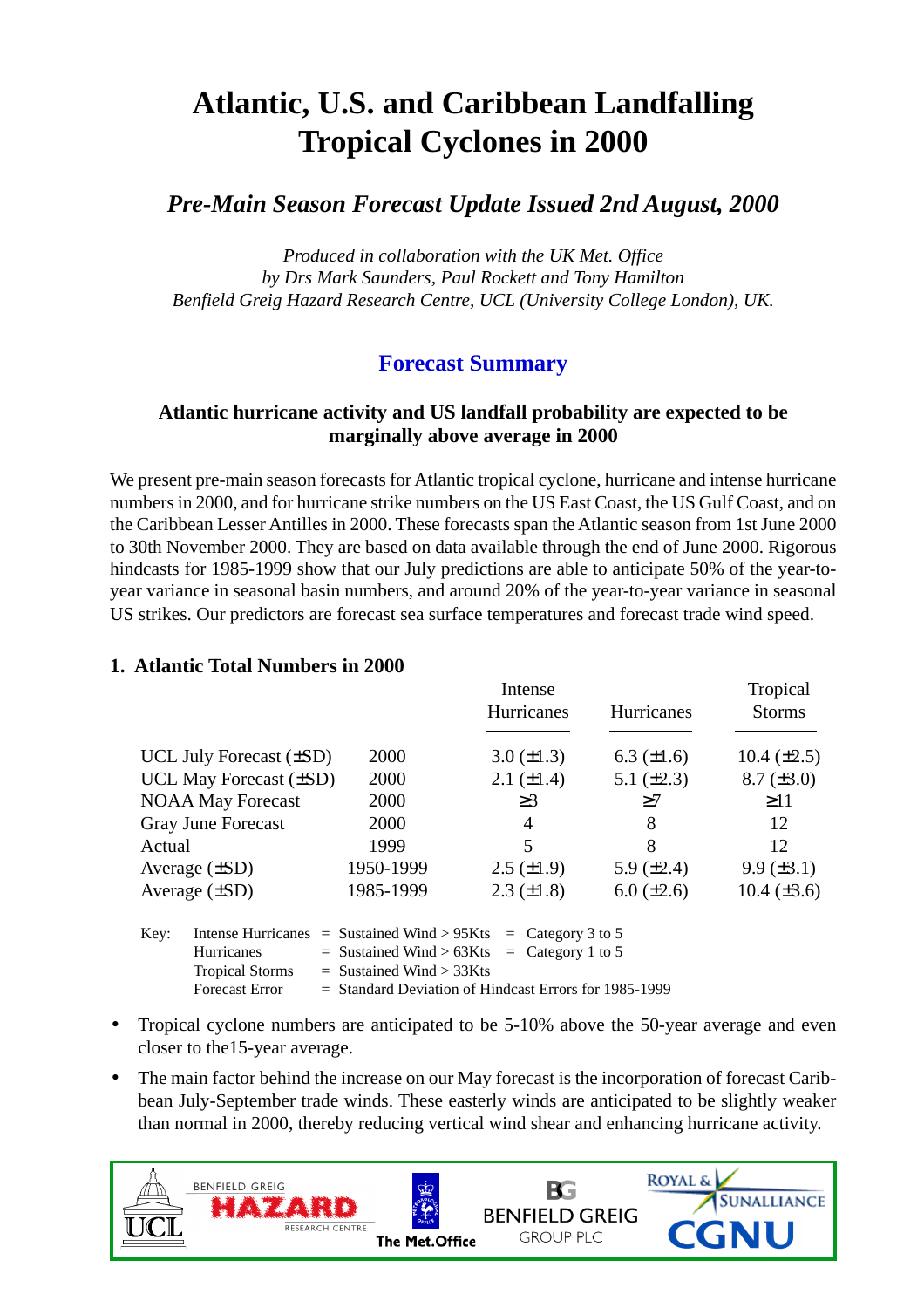#### **2. US Landfalling Numbers in 2000**

|                              |           | Intense         | Tropical          |                   |
|------------------------------|-----------|-----------------|-------------------|-------------------|
|                              |           | Hurricanes      | <b>Hurricanes</b> | <b>Storms</b>     |
| UCL July Forecast $(\pm SD)$ | 2000      | $0.8 (\pm 0.5)$ | $1.9 \ (\pm 1.4)$ | $3.6 (\pm 1.6)$   |
| Actual                       | 1999      |                 |                   |                   |
| Average $(\pm SD)$           | 1950-1999 | $0.8 (\pm 0.8)$ | 1.8 $(\pm 1.3)$   | $3.4 \ (\pm 1.7)$ |

#### **3. US East Coast Strikes in 2000**

|                              |           | Intense           | Tropical          |                   |
|------------------------------|-----------|-------------------|-------------------|-------------------|
|                              |           | Hurricanes        | <b>Hurricanes</b> | <b>Storms</b>     |
| UCL July Forecast $(\pm SD)$ | 2000      | $0.5 \ (\pm 0.5)$ | 1.1 $(\pm 0.9)$   | $2.1 (\pm 1.1)$   |
| Actual                       | 1999      |                   |                   |                   |
| Average $(\pm SD)$           | 1950-1999 | $0.5 (\pm 0.7)$   | $1.0 \ (\pm 0.9)$ | $2.0 \ (\pm 1.3)$ |

#### **4. US Gulf Coast Strikes in 2000**

|                              |           | Intense           | Tropical          |                   |
|------------------------------|-----------|-------------------|-------------------|-------------------|
|                              |           | Hurricanes        | <b>Hurricanes</b> | <b>Storms</b>     |
| UCL July Forecast $(\pm SD)$ | 2000      | $0.5 (\pm 0.5)$   | 1.2 $(\pm 1.0)$   | $2.6 \ (\pm 1.5)$ |
| Actual                       | 1999      |                   |                   | $\mathcal{R}$     |
| Average $(\pm SD)$           | 1950-1999 | $0.5 \ (\pm 0.7)$ | 1.1 $(\pm 1.1)$   | $2.4 \ (\pm 1.5)$ |

### **5. Caribbean Lesser Antilles Strikes in 2000**

|                              |           | Intense           | Tropical          |                   |
|------------------------------|-----------|-------------------|-------------------|-------------------|
|                              |           | Hurricanes        | <b>Hurricanes</b> | <b>Storms</b>     |
| UCL July Forecast $(\pm SD)$ | 2000      | $0.3 \ (\pm 0.4)$ | $0.6 (\pm 0.7)$   | $1.4 \ (\pm 1.1)$ |
| Actual                       | 1999      |                   |                   |                   |
| Average $(\pm SD)$           | 1950-1999 | $0.3 \ (\pm 0.5)$ | $0.6 \ (\pm 0.8)$ | $1.3 \ (\pm 1.2)$ |

### **Predictors and Key Influences in 2000**

Our model exploits the predictability of sea surface temperatures (SSTs). Anomalous patterns of SST are the primary source of atmosphere forcing at seasonal and interannual timescales. The predictors in our model are:

- 1. August-September forecast sea surface temperatures (SSTs) for the Atlantic Hurricane Main Development Region MDR (10°N - 20°N, 20°W - 60°W).
- 2. August-September forecast SSTs for the Caribbean Sea (10°N 20°N, 60°W 85°W).
- 3. August-September forecast 950mb U-winds over the Caribbean (10°N 20°N, 60°W 85°W). These are forecast from Nino 3.4 and Nino 4 August-September forecast SSTs.
- 4. August-September forecast QBO (quasi-biennial oscillation).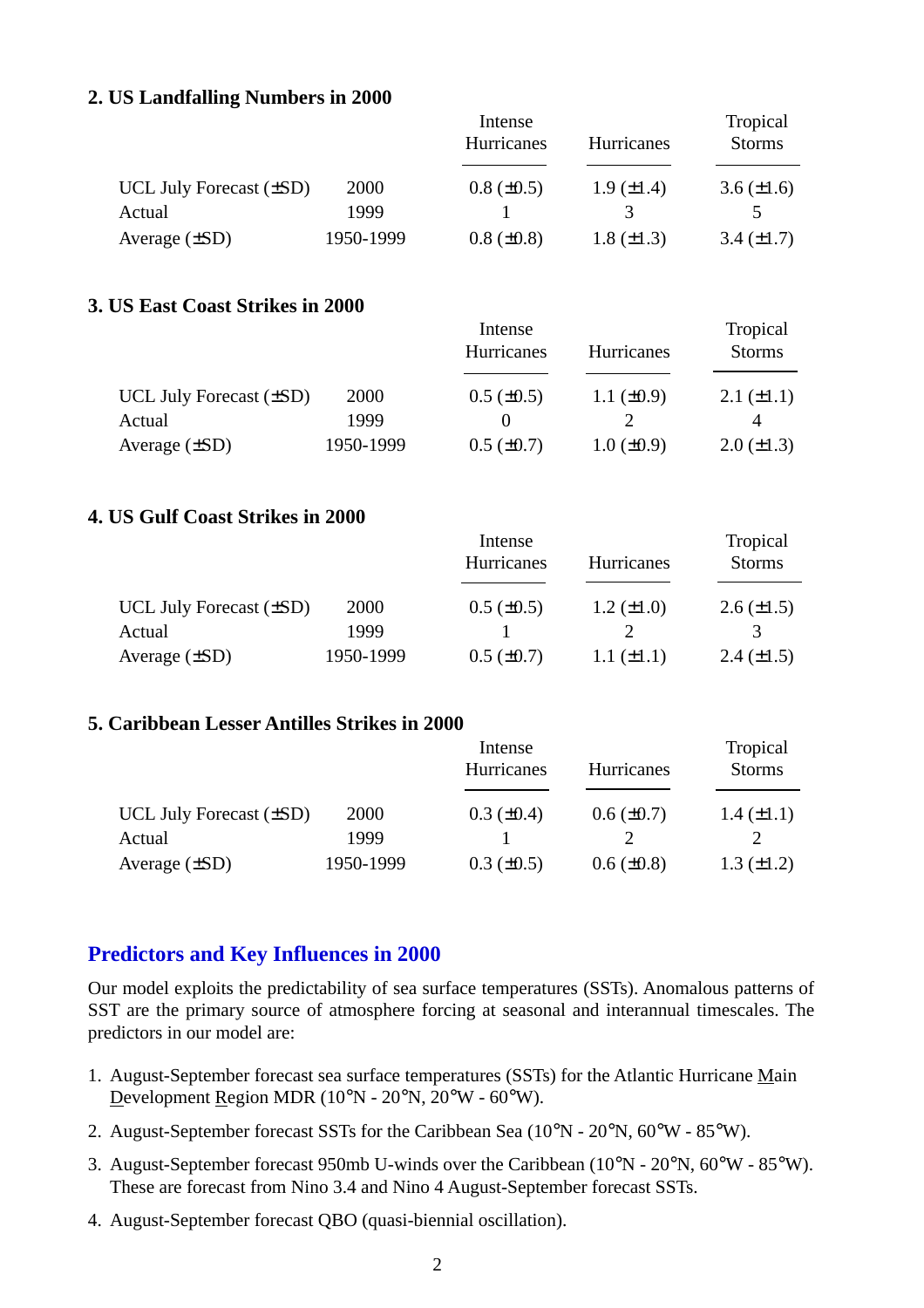The forecast SSTs come from an in-house statistical model which utilises the initial conditions and trends in global SSTs. This model anticipates 70- 80% of the seasonal variance in the required August-September SSTs using data through the end of June.

The key factors behind the forecast of marginally above average activity in 2000 are the enhancing effect of cooler than normal ENSO SSTs - forecasts anomalies of -0.3°C (1950-1999 climatology) for Nino 3.4 and -0.2°C for Nino 4, combined with the suppressing efect of cooler than normal MDR SST (-0.1°C anomaly) and neutral Caribbean SST (0.0°C anomaly).

## **Methodology**

The interannual variability in hurricane numbers is modelled using a Gaussian distribution. All predictors are August-September forecast contemporaneous SSTs. In selecting predictors we apply the Chow parameter stability test, as used in economics, to ensure persistence and stability. This involves running the same regression over subsections of the data to test the hypothesis that the regression parameters obtained for the subsets are not significantly different from those found for the whole regression, against the alternative that one or more are different. This hypothesis must be satisfield at the 95% level for a predictor to prove stable and acceptable. The predictors used and brief details of how we forecast them appear on page 2.

Our strategy is to divide the Atlantic basin into three sub-regions: (a) the Atlantic Hurricane Main Development Region MDR ( $10^{\circ}$ N -  $20^{\circ}$ N,  $20^{\circ}$ W -  $60^{\circ}$ W), (b) the Caribbean Sea and the Gulf of Mexico, and (c) the Extra-tropical north Atlantic. We can skilfully forecasts the seasonal numbers of events forming in (a) and (b) but not in (c). Our basin forecasts thus comprise the sum of (a) and (b) with climatology for (c).

We obtain forecasts for landfalling events by 'thinning' the forecasts for total numbers. The total number is multiplied by the historical fraction of the total number that has made landfall. The thinning postulate is unlikely to hold exactly on physical grounds, but is a reasonable initial approximation.

Forecast skill is assessed by rigorous hindcast testing over the period 1985-1999. We use only prior years in identifying the predictors and in calculating the regression relationship for each future year to be forecast - ie the hindcasts are performed in strict 'forecast' mode. Thus 1985 is forecast using 1950-1984 data, 1986 using 1950-1985 data, etc. We do not employ the jack-knife method of crossvalidation which inflates skill, nor do we identify predictors using the whole data set which again inflates skill. The hindcast values are compared against verification, and the model skill is quantified using the following standard measures:

- MAE (Mean Absolute Error) defined as the mean absolute difference between the predicted and actual values. The lower this value, the more skilful the model.
- PAC (Percentage Agreement Coefficient) defined as the mean absolute difference between the predicted and actual values relative to the level expected under the model. A PAC of 100% indicates perfect skill, a PAC value of 0% indicates no forecast skill.
- PVE (Percentage of Variance Explained) defined as the percent of the actual variance explained by the forecast. A PVE of 100% indicates perfect skill, a PVE of 0% indicates no skill.

The forecast errors in the Tables on pages 1 and 2 are given as the standard deviation of the hindcast errors for 1985-1999.

A fundamental principle underlying our approach is to forecast probability distributions for hurricane occurrence. This strategy permits imperfection in the forecast to be recognised while still providing quantitative information. Probability of exceedance figures appear on pages 4 to 8.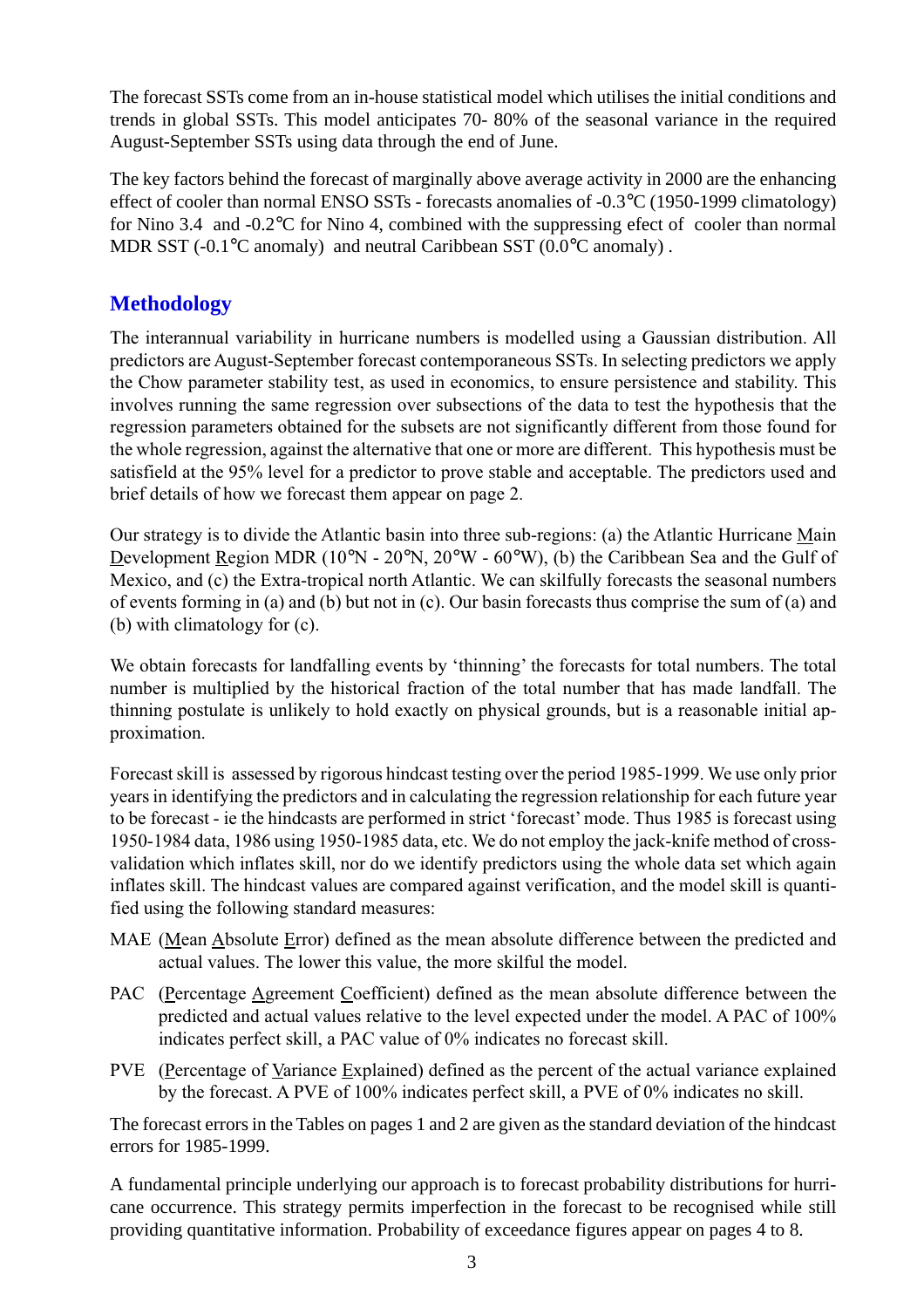# **Total Number of Atlantic Tropical Cyclones**



**Probability of Exceedance Forecast for 2000**



**Frequency and Severity Distribution for 2000**

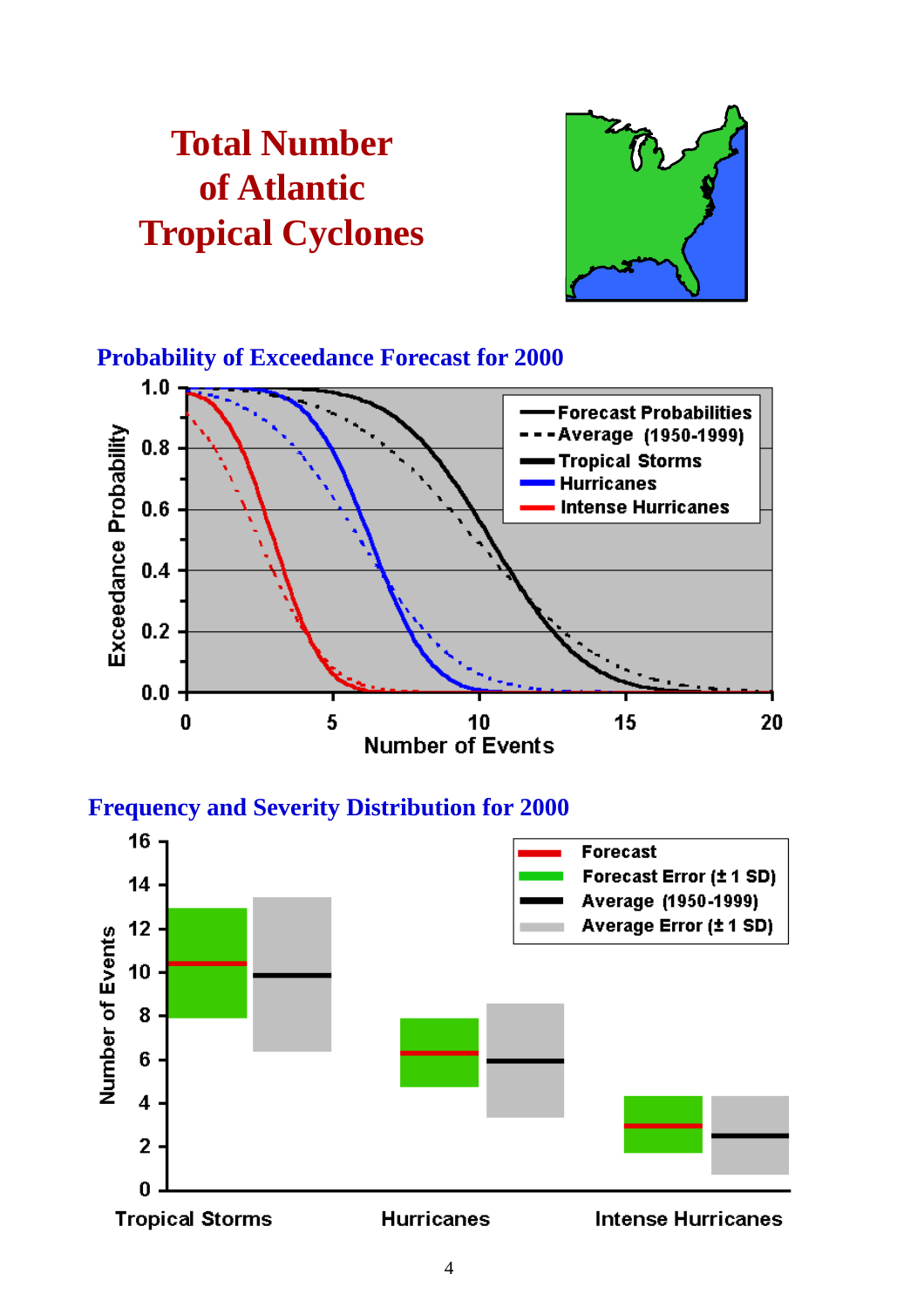# **Model Hindcast Performance 1985-1999: Basin Total Numbers**

How would the pre-main season model (using data up to the end of June) perform had it been available in previous years?



# **Tropical Storms**

Year



# **Intense Hurricaness**

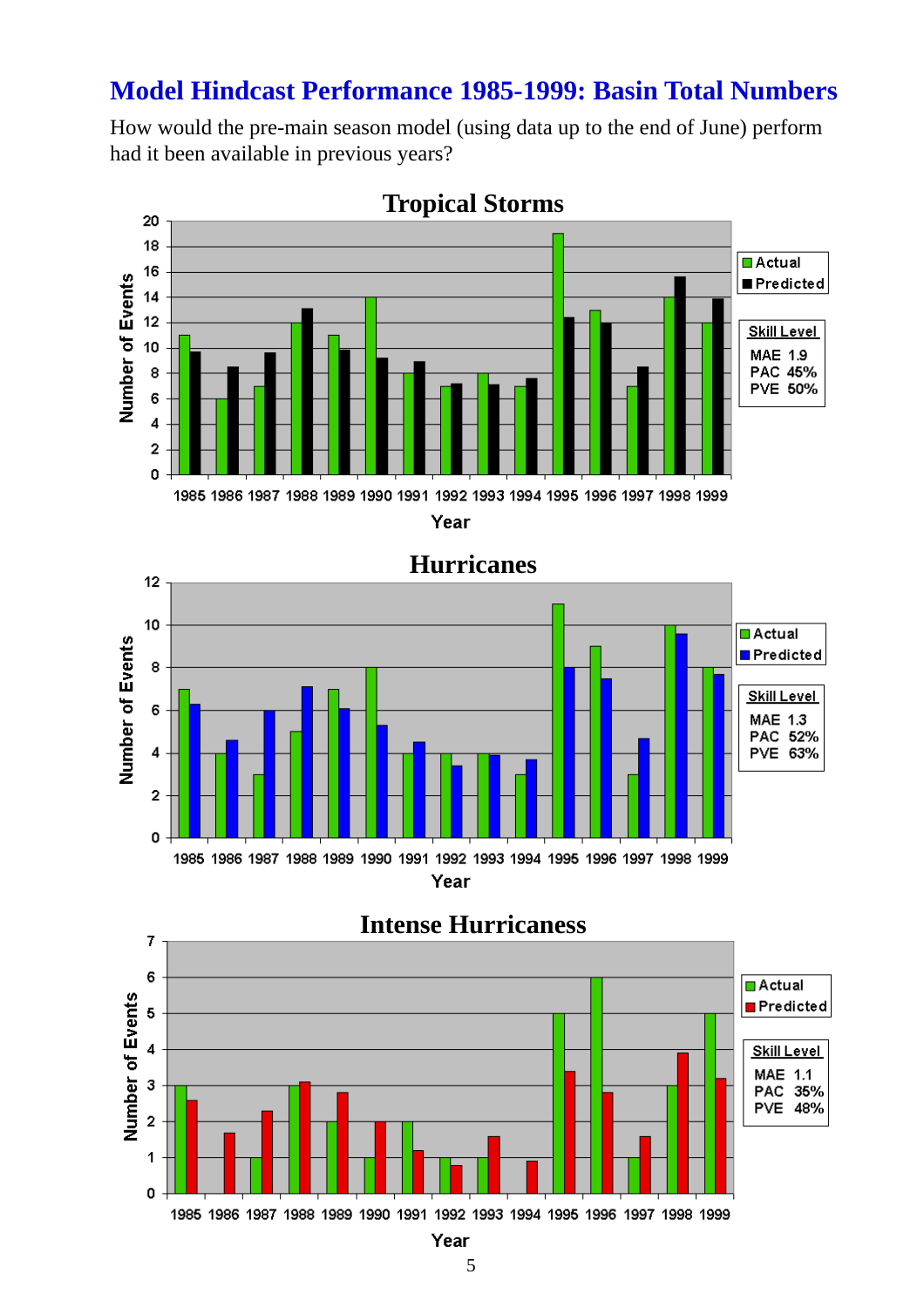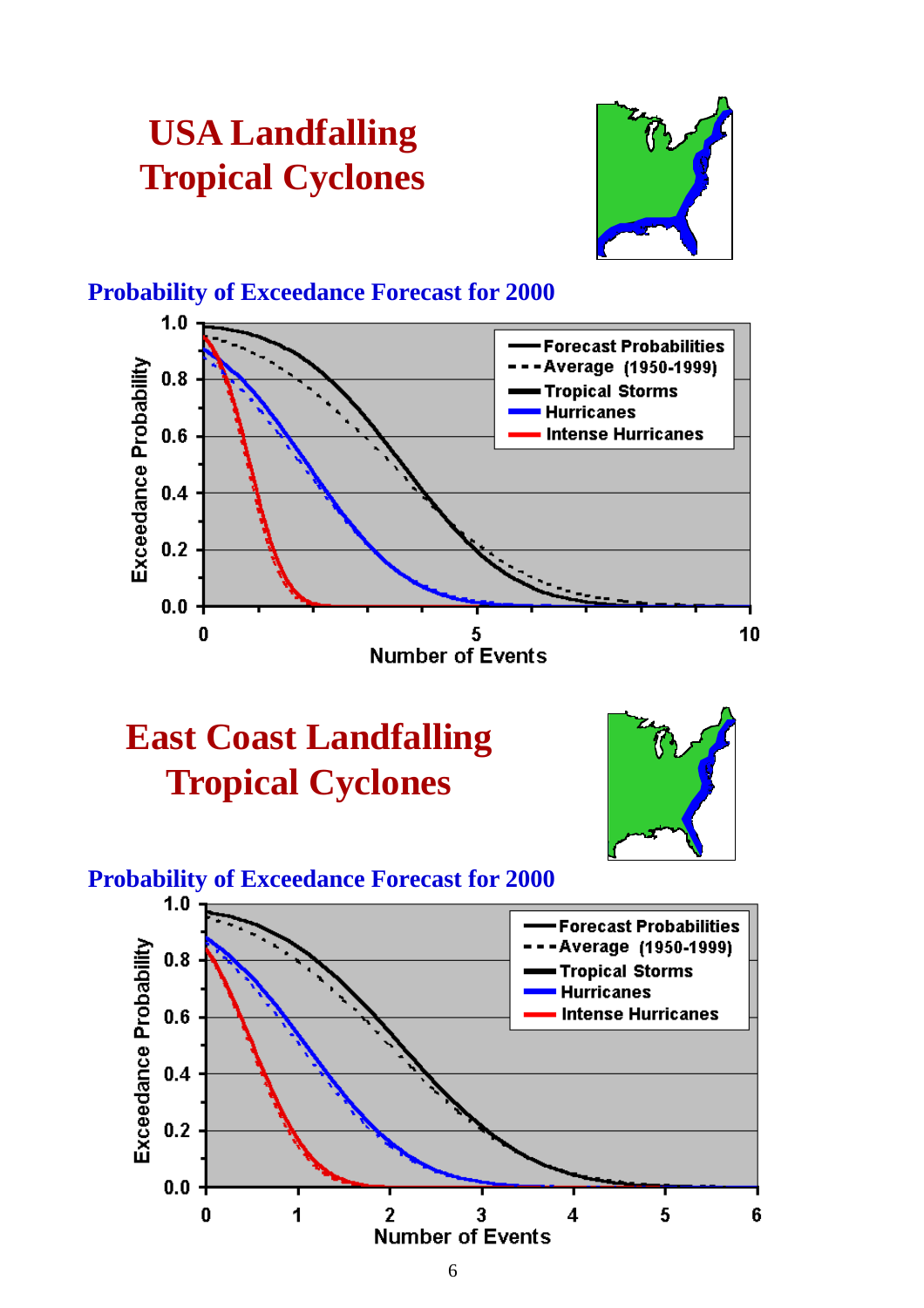# **Gulf Coast Landfalling Tropical Cyclones**



## **Probability of Exceedance Forecast for 2000**



# **Lesser Antilles Landfalling Tropical Cyclones**



# **Probability of Exceedance Forecast for 2000**